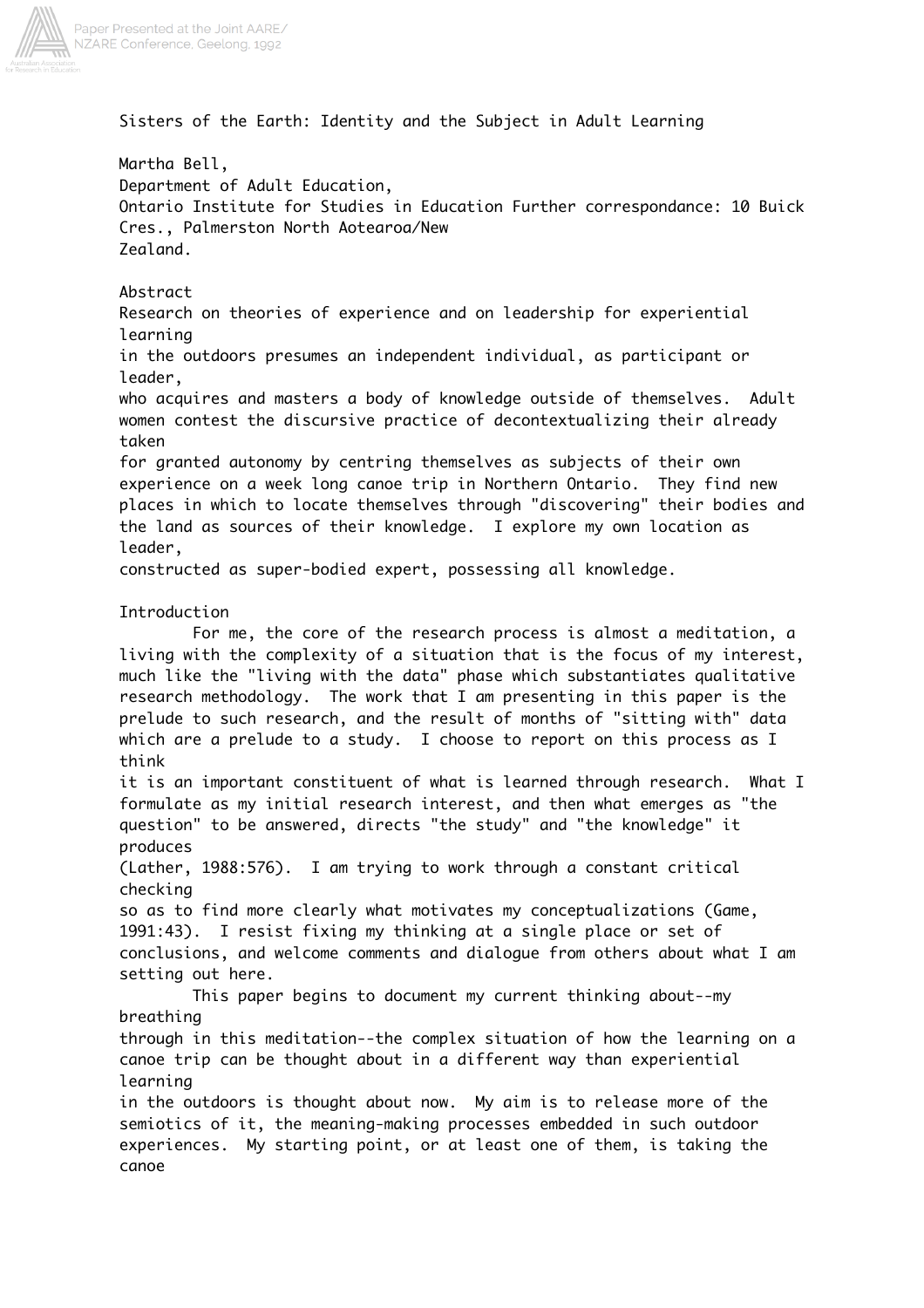

trip as a culturally inscribed form of social relations. I depart here from those who see wilderness expeditions as metaphors for the development of human identity: a vehicle for learning by experience, a symbol of the eternal human quest for self, a journey of personal growth and discovery (Beale, 1988; James, 1981; Leenders & Henderson, 1991). My focus is on the actual material practices which constitute participants in outdoor experiences as subjects of our own meaning-making, resisting an approach which sees us as agents independent of a pre-existent knowledge and meaning. In this case, "us" is nine adult women on a six-day river expedition by canoe in Northern Ontario, Canada. The trip was planned and conducted collaboratively, and deliberately, as a learning project, over a five month period. The agreed upon goal was to introduce the women involved to a physically challenging and empowering experience, rather than to provide a leisure-time holiday. They wanted to be able to plan and conduct their own wilderness trips in future. Consistent with principles of adult education, we began at their level of readiness and with their goals; they decided on the information we needed to plan the trip and they each reported back to the group when they had found resources (Edgington et al., 1987; Ewert, 1983). Seven of the eight women were over sixty years of age, and were not familiar with wilderness canoeing, and the eighth, three years younger than her peers, had participated in a recreational trip on an Arctic river a few years previously. At thirty-two years old, I brought extensive outdoor skills and expedition experience, and was paid to "lead" the trip. I knew many of the women through their children. It was not explicitly a feminist project (I will return to this point later), although I talked with the women initially about my feminist approach as an outdoor leader and feminist research interests. The data for my observations were gathered in my trip log, and in field notes taken on and after the trip. This was suggested by one of the women. Adult Learning in the Outdoors One context for my writing about this expedition, called "the French River trip," is current writing about women's outdoor adventures. A feminist critique of American adventure programmes providing expedition experiences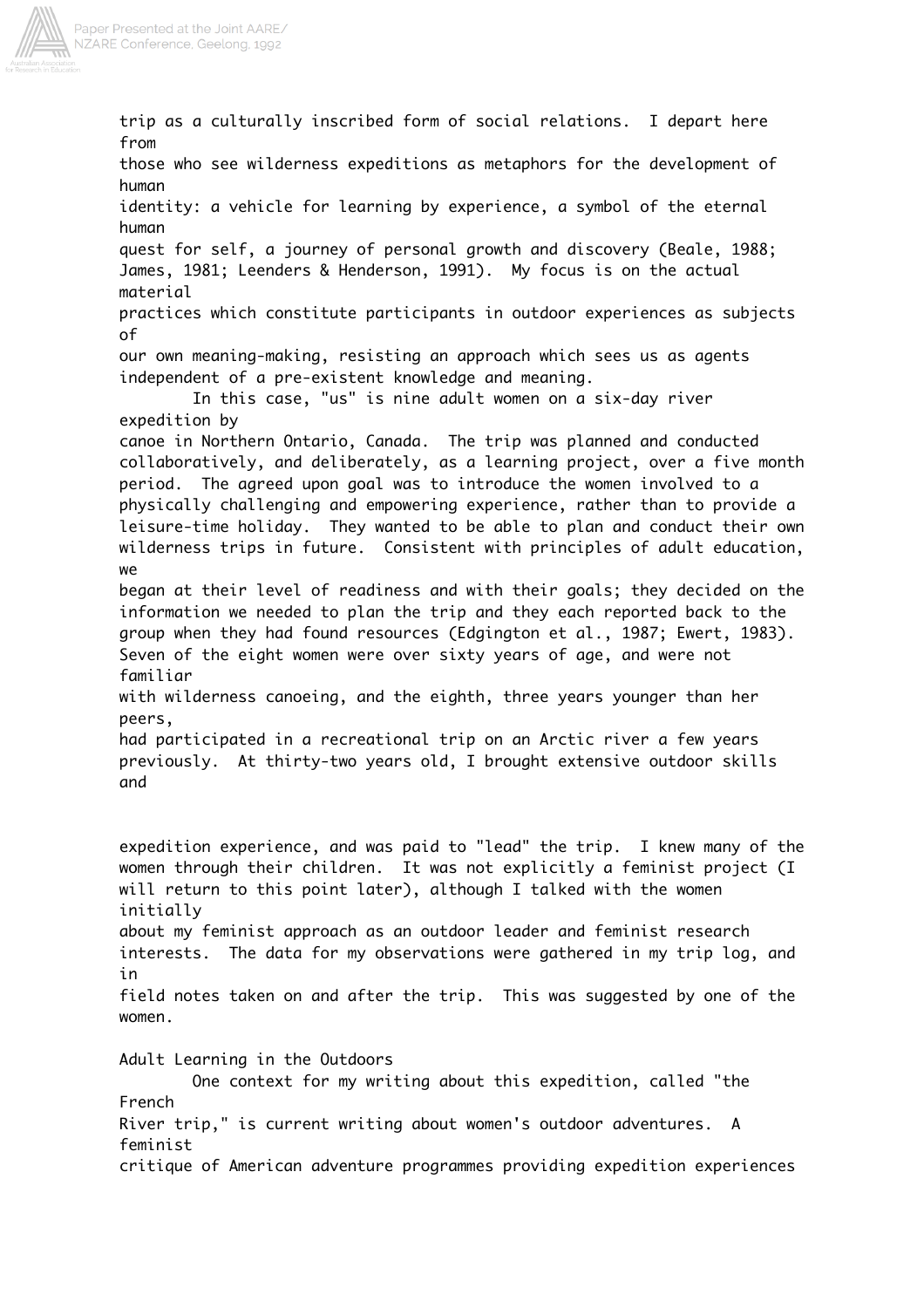

identifies widely accepted myths about the outdoors in that country which are shown to hinder women's participation as a gender group in adventure experiences (Warren, 1985). The myths pivot on a reification of rugged individualism and notions of equality of accessibility, opportunity, achievement and fulfillment thought to be particularly unfettered in the wilderness. However, Warren points out the dilemma that women face in dealing with this individual who is not them (the universal/male individual for whom these programmes are run) in what becomes very close to a model highlighting deficit as difference. She calls on wilderness programmes to address the distortion of women's reality hidden in commitments to liberal democratic notions of equality, and to be responsive to the need for social change in and through outdoor learning. However, according to mainstream theories of outdoor leadership, the characteristics of liberal individualism are precisely what are endorsed in outdoor leadership practices. An examination of theories of experience shows that learning from experience is conceptualized as occurring through detached, rational processes of reflection, representation and transference on the part of individuals, outside the lived reality of the experience, but within "the learning cycle" (Dewey, 1938; Joplin, 1981; Kolb, 1984). The literature on theories of leadership for experiential learning in the outdoors emphasises the behaviour of the leader in these processes of experience and of reflection. Such theories presume a self-directed individual who acquires and masters a body of knowledge outside of themselves (Cockrell, 1991; Jordan, 1989; Priest, 1988). American research emphasizes generic, natural abilities (task, function, and conceptual skills) and traits (maturity, for instance) which can be developed in order to ensure predictable behaviour (Cain, 1991; Ewert, 1988; Phipps, 1991; Priest & Baillie, 1987; Swiderski, 1987). Kohn (1991), in the United States, and Kiewa (1991), in Australia, both articulate a specifically humanistic belief in the leader as facilitator, whose responsibility is in "carefully managing" the "evolutionary" process of learner-centred learning and growth for a group. With emphasis on the rational and the inevitable, humanism is directed at discovering "personal power." Power, in this sense, is neutral and irreducible. Its use depends on "one's effectiveness" as a leader, as an individual outside the process. Although "empowerment," writes Kiewa, "is a process that implies personal growth and self-responsibility"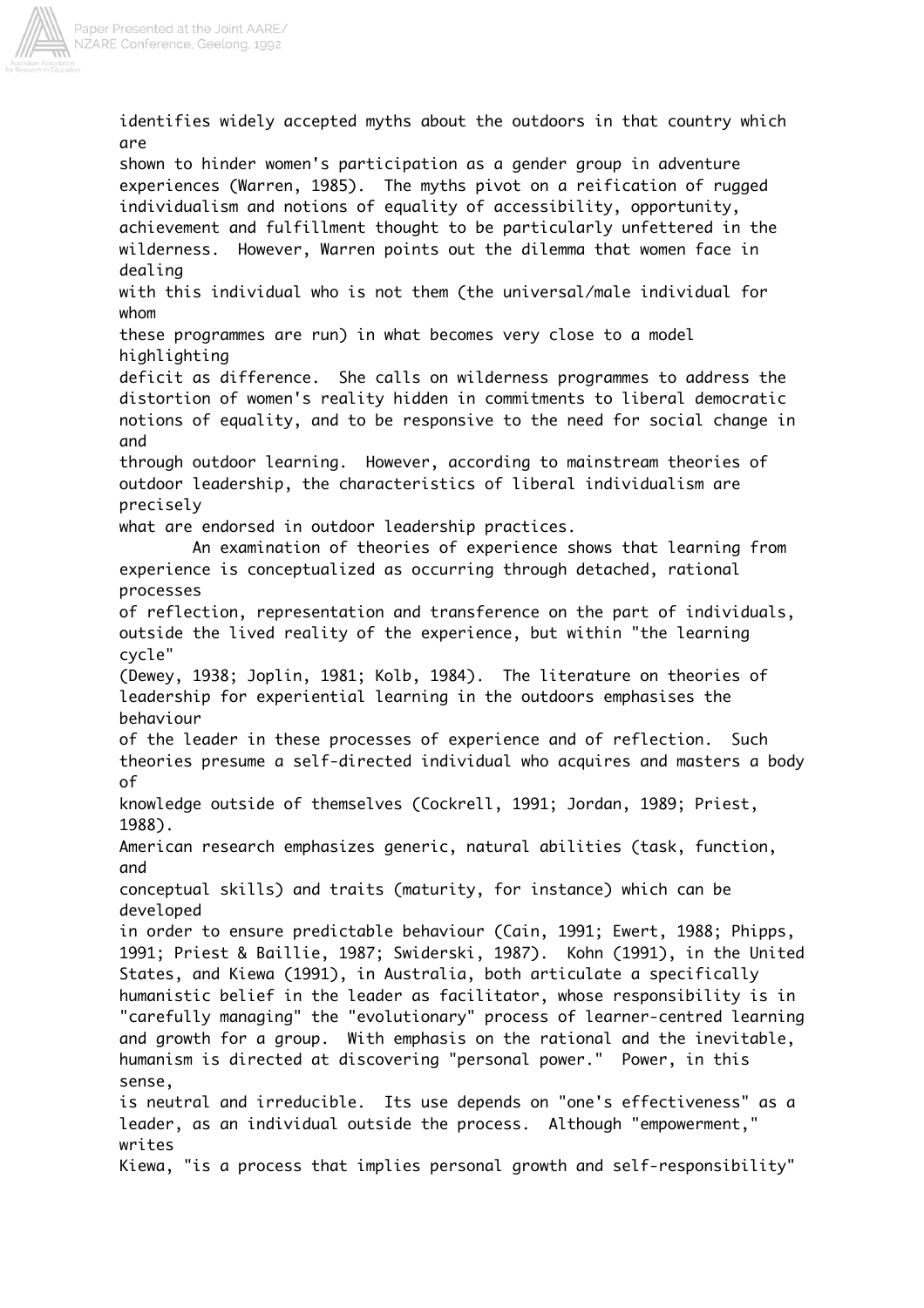

(1991:9) on the part of the learner. Similarly, Jordan writes about leadership specifically for women endorsing a holistic approach called transformational leadership, which "allows humanism to be an integral aspect of the definition of leadership" instead of "a more feminist orientation" (Jordan, 1992:62). This work is based on psychological role theory and gender socialization theory, approaches presuming the existence of an individual with intrinsic "worth" and "potential," upon whom gender expectations are inconveniently imposed. A closer look at the language of another example reveals how the key terms are presented. A recent Canadian proposal for androgynous behaviour as a theoretical breakthrough in outdoor leadership begins: Outdoor adventure experiences are intended to develop the whole person in terms of physical, social, emotional and intellectual growth. In order for individuals to reach their fullest potential, however, they must experience a wide range of human behaviour, emotion, skill and choice. (Friedrich and Priest, 1992:10) Evident in the use of the terms "the whole person," "growth," "fullest potential," "experience" is the assumption that these are self-evident and autonomous terms. The sweeping generality of the statements constructs a tone of external authority, while the passive voice relieves the two authors of such responsibility. There is no specificity as to whom, evidently deficient, is to be developed into "the whole person" nor by whom. The intention, development and reaching are considered natural and inevitable progress towards coherence. The prescription in the statement and encoded in causeeffect logic in the language leaves me, as the reader, with the impression that this is natural, good and beyond question. This is 'the way things are' in outdoor adventure learning. Women-only wilderness trips have also been treated generally, written about in attempts to identify common aspects of what women experience and need in the outdoors (Henderson & Bialeschki, 1987; Miranda, 1985; Miranda & Yerkes, 1982; Mitten, 1986, 1985). One account of an all-women's tripping programme in the United States focuses on the empowerment women feel when a "feminine reality" is endorsed: Women agree that friendships with other women are important and that having time in an all-women's space is nurturing and essential for many in maintaining a solid sense of self....This vulnerability brings with it both the joy and pain of intimacy,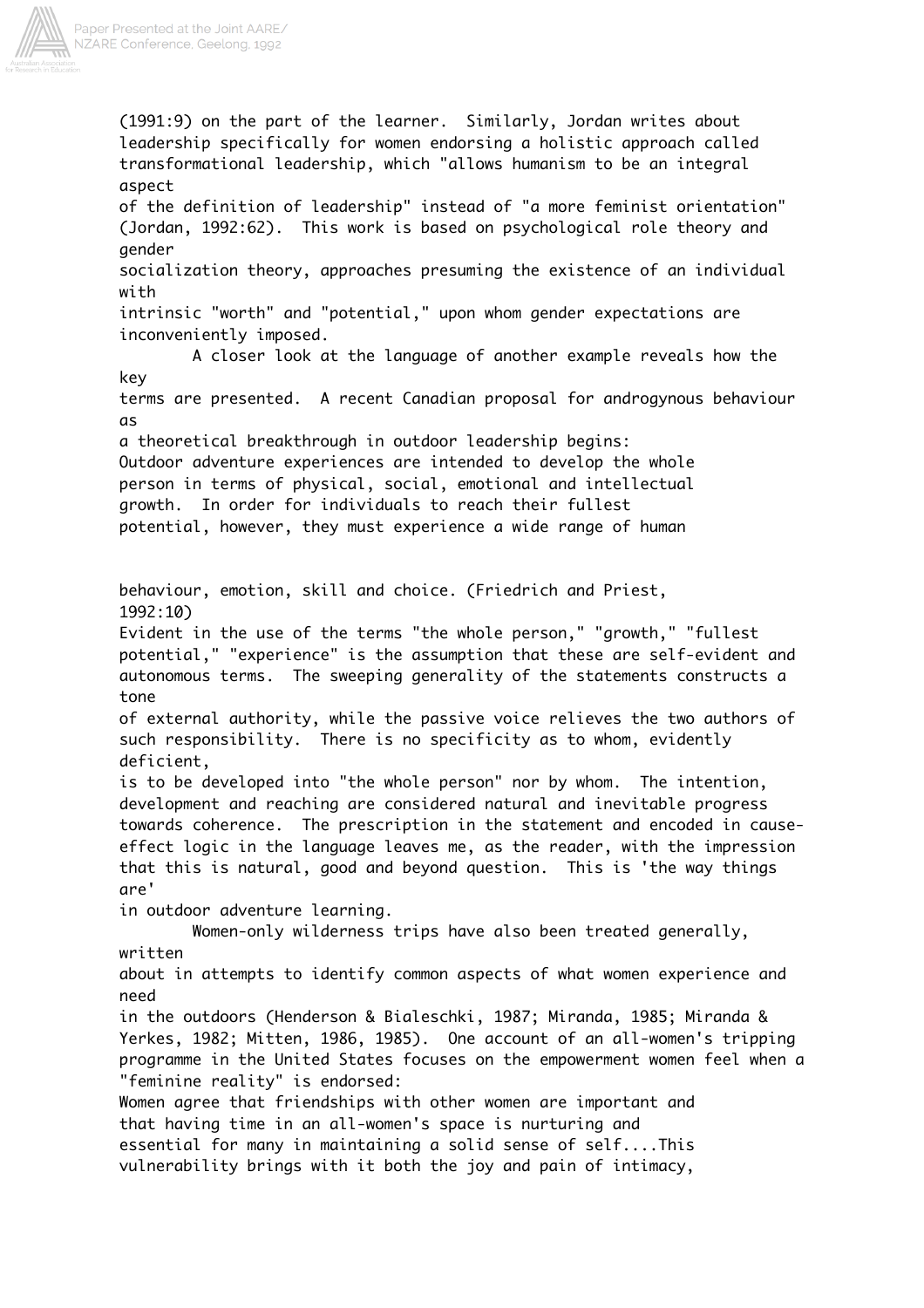

and is central to women's bonding process....Women commonly bond with nature....their attitudes towards women and towards themselves change...Women often go past self- and society-imposed ideas of what is possible, both as individuals and as women. This results in higher self-esteem and more self-reliance enabling women to return home more actively involved as responsible community members, family members or relationship partners. (Mitten, 1986:2-5)

To many women, and perhaps even the women on the French River trip, Mitten's account above might seem to be an accurate description of what we seek and experience with other women in the outdoors. I have felt this, too.

However, I have also begun to see this perspective as substituting one set of

conditions for certain predicted and regulated outcomes for another, while still framed in the language of the dominant assumptions of individuality and

inevitability on which the perspective rests. It reifies wilderness expeditions as the means to a discovery of the essence of woman's real identity, while attempting to counter the universalist accounts of wilderness

trips that hide their relevance to explanations of masculinity, but in fact reproduces without contesting patriarchal structures of gender and phallocentric discourse (Grosz, 1988).

My interest in examining a particular women's canoe trip, in which I

participated, is to understand how the experiences of identity formation that

we have as women in the outdoors are deeply discursive, constituted by and through the "naturalized" and sexualized relations between self and other, subject and object, male and female. In my own experience, these are relations of pain.

Identity and the Material Conditions of Subjectivity

The inscription of experiences with privileged meanings through cultural

systems is the writing of them in a text, the reading and representation of which are the practices of discourse. My assumption here, following Game, is

that "culture or the social is written, that there is no extra-discursive real

outside cultural systems" (Game, 1991:4). I don't view canoe trips or outdoor

pursuits, then, as abstract 'objects' of my analysis, but as culturally and historically constituted responses of people to their social situations (Hall,

1983:24).

The texts in outdoor learning experiences are taken to be the activity and the concepts required for the doing of it. Paddling a canoe and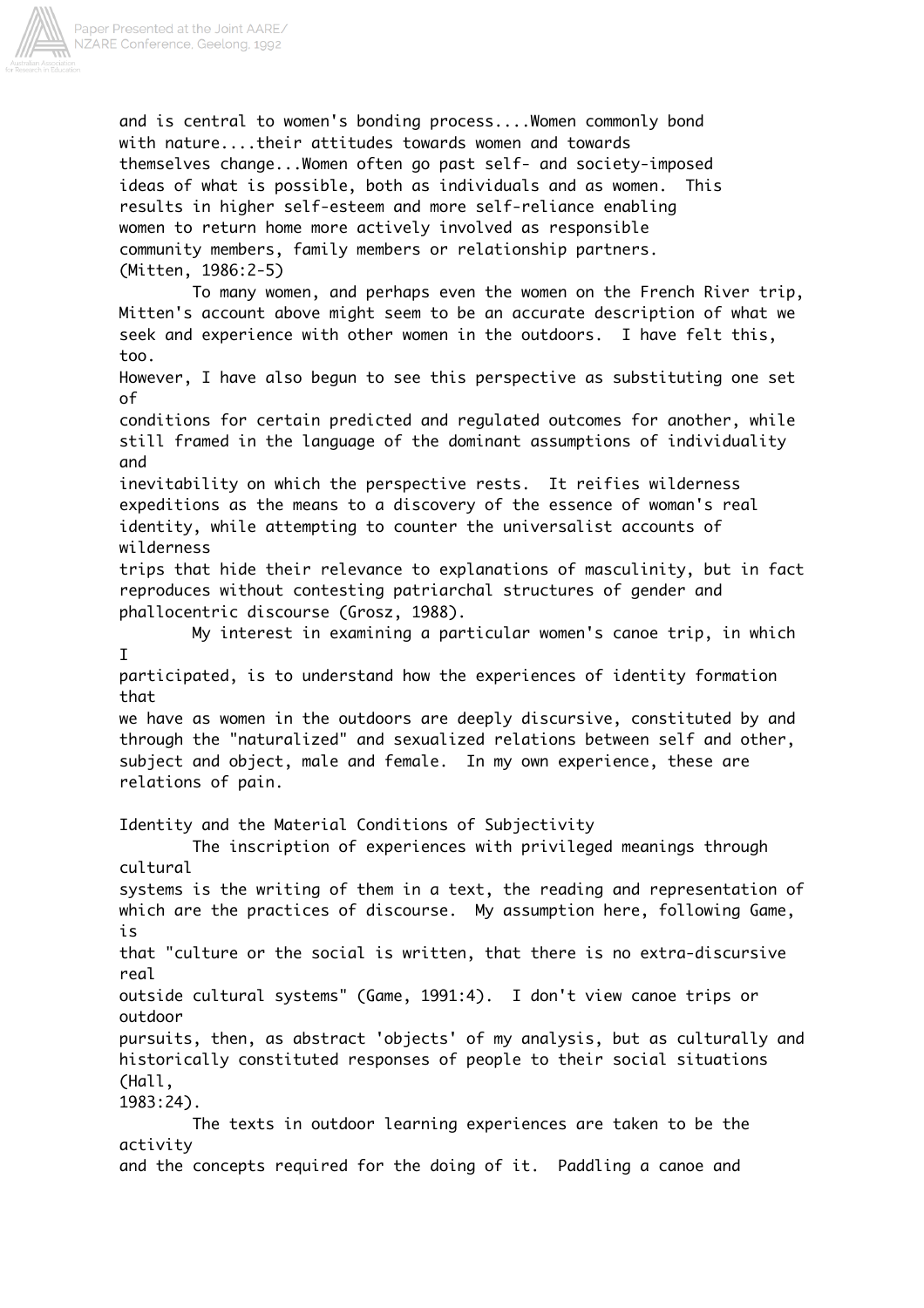

knowing the appropriate rescue skills on a river would be texts functioning on a canoe

trip. The canoe trip itself is a text, and the "reading" of it is "facilitated" by the group leader as part of reflection on the experience. The discourse of psychology organizes this textual reading and others around a principle of what is essentially human, functional and "natural." As such, the text is framed within liberal humanism as a fixed and coherent representation of meaning, able to be known when expressed through language. Texts are active in linking local contexts to culture, or the process of the collective interpretation of meaning (Cheyne, 1991:34). Texts are cultural forms that do not exist until produced. They exist at the intersection between the individual and the social, as the meaning that is inscribed from social activity, the ordinary and discursive relations between individuals. They are then "active constituents of social relations and social courses of action," given that they must be read in order to be interpreted (Smith, 1984:70). Texts are situated in social relations, just as social relations constitute texts. Thus a canoe trip has its existence in the inscription of its meaning from within an actual situation. Its existence cannot be separated from the historical context and social formation of its origins. In the dominant practices of humanistic psychology, texts are viewed as abstracted units of objectification. A text is detached from an historical moment and "from the lived processes of its transitory construction made and remade at each moment of its course" (Smith, 1984:72). This transcends the limitation of that time of origin so as to allow "repeated uses on a number of occasions on which it is treated as the same" (Smith, 1984:72). 'Reality' can be proven and known with certainty and without bias once it can be replicated in sameness. This end is the goal of theorizing in experiential learning in the outdoors: to find the sameness, the common 'truths' about the ways in which outdoor experiences happen, groups function, individuals grow, independent of the systematic interrelationships that constitute each of these in cultural forms. If sameness can be replicated, control can be exerted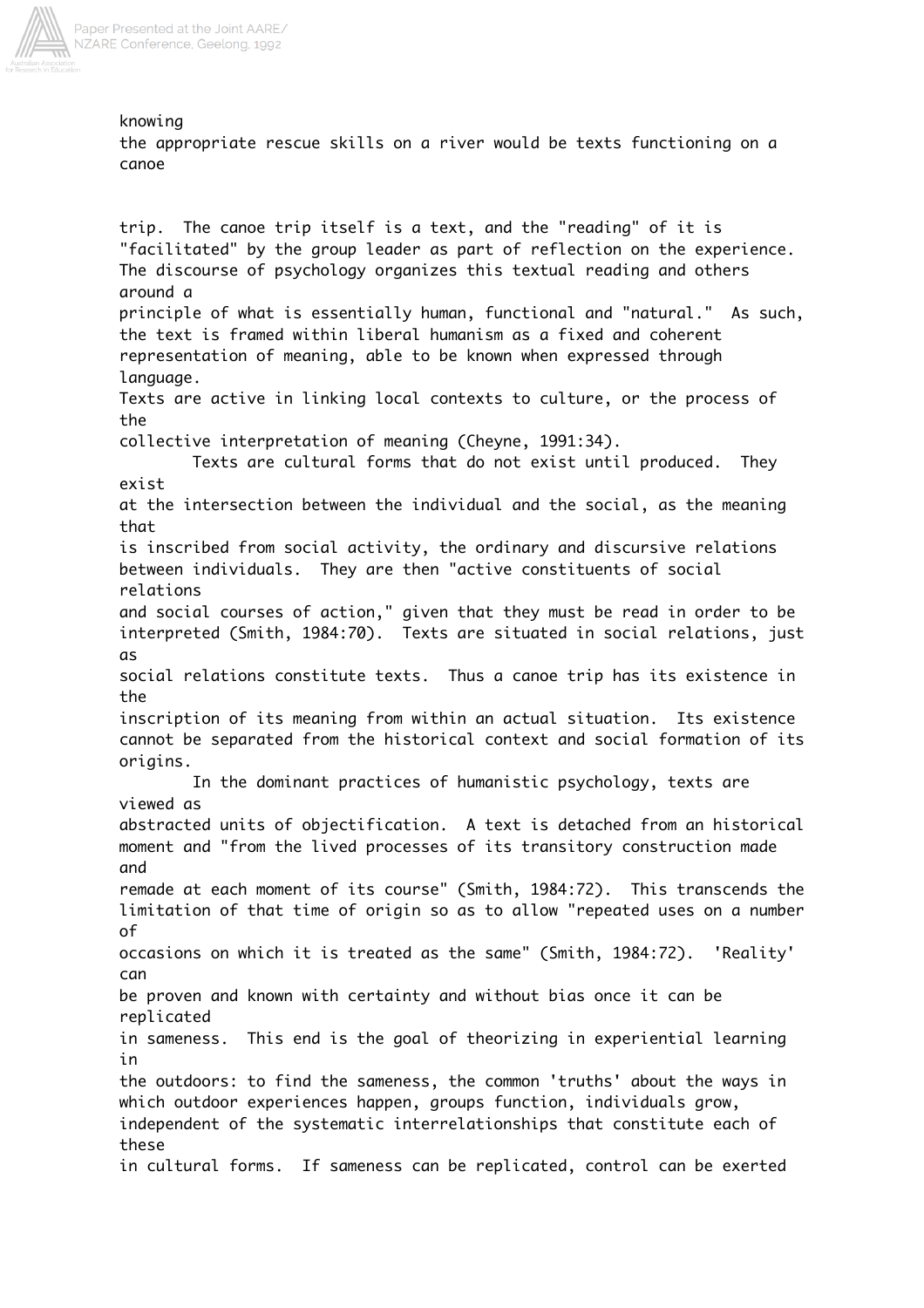

to privilege the status quo and prevent real change. People go on canoe trips and other adventure expeditions to experience themselves and the world more fully. In nature, the coherence that we project onto the natural elements becomes an explanation for reality. Life in the wilderness is supposed to be simpler, essential, more real. The humanistic paradigm of adventure-based learning, with its facilitation of selfdiscovery through personal feedback, periods of reflection and group discussions led by a detached facilitator, sees the process of self-definition as 'finding oneself.' This is built on the 'discovery' in scientific discourse which underlies modernism; certain behaviours will lead to discoveries of facts. We will discover who we really are away from what we have created. Norwood finds in her work on "women in landscapes of adventure" that each woman "is deeply involved in self-definition throughout her adventure," and that "motivating each adventure is a need to invent oneself in new ways" (Norwood, 1988:158). Lewis and Simon suggest that the reading of a text constitutes a way of inventing one's identity. This "reading" is "a form of social practice that can be examined for the work it does in organizing subjectivity" (Lewis and Simon, 1986:463). How subjectivity is organized as a social process is the focus of an ongoing critique of experiential education. Subjectivity is a submission to structures of power which create subjects as whole persons (complete and perfected) and whole peoples (homogenous in unity and equal as individuals) (Game, 1991:44). The same principle underlying liberal democracy governs "the group" in outdoor learning experiences. All members are meant to participate as individuals, contributing equally in the development of group identity. Identity and subjectivity are systematically mediated by conceptual and material practices that divide subjects from each other and from themselves, despite that rhetoric of wholeness and community. However, as sites of subjugation, they are open to contestation. They are also sites for negotiation and new possibilities. Canoe trips and the learning on them, though talked about in the liberal humanistic paradigm of empowerment and discovery, do offer women ways to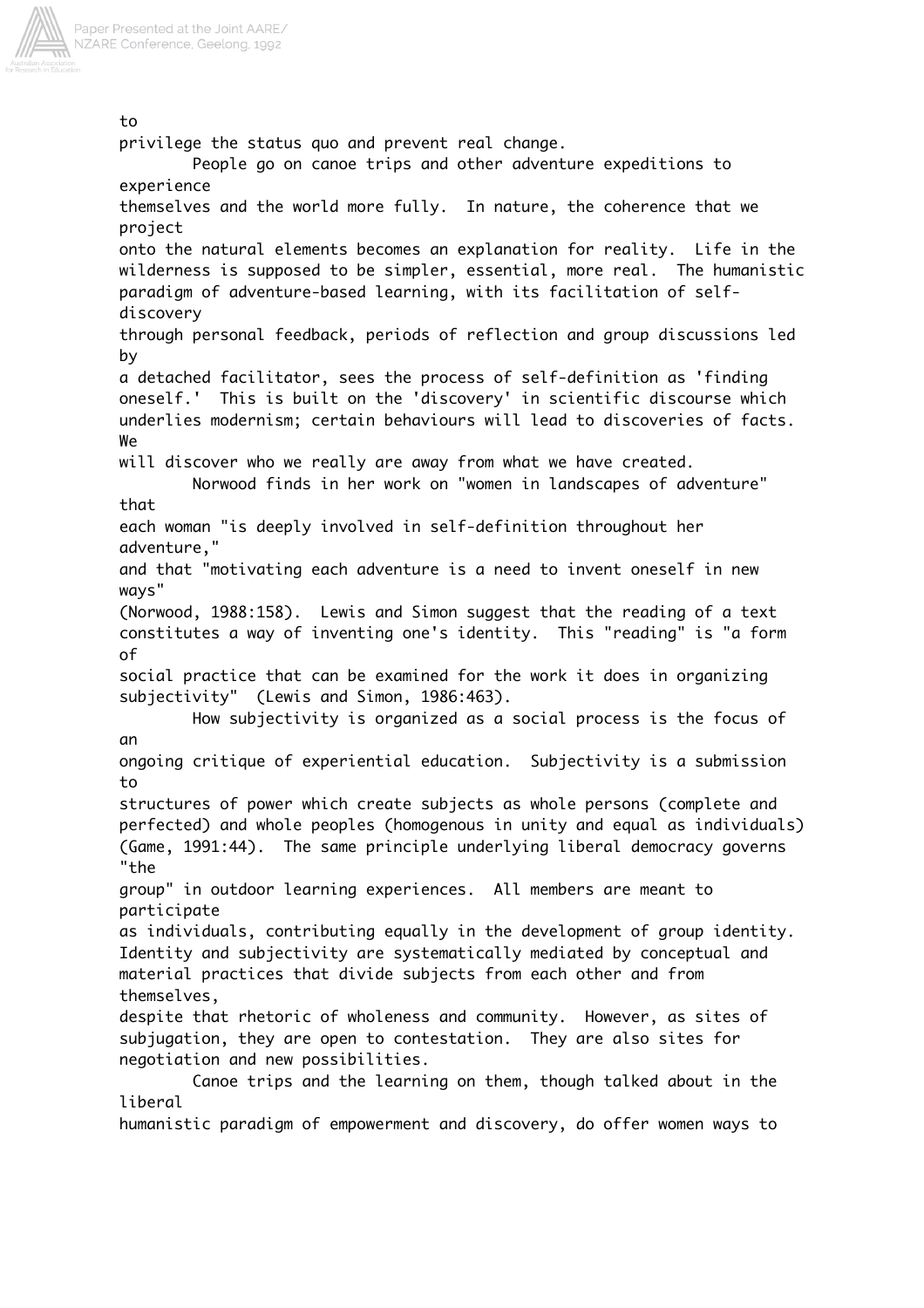

surface new knowledges of themselves as constrained and regulated, Other to the totalising Same, to see new possibilities of autonomy and contradiction outside the coherent wholeness of individualisation. "The double moment of totalisation and individualisation" governs the status of the subject, writes Game (1991:44). "The subject is an effect of systems working through the body unconsciously" (Game, 1991:39). Foucault asserts that instead of discovering who we are, 'finding ourselves,' we need to refuse ourselves as made by these systems (Game, 1991:44). 'Empowering' experiences for women are those that allow them to know what the practices of power feel like in their bodies, the site through which power operates, rather than disavow material experience as the cost of rational remembering of 'what really happened.' In this way women are not taken as the object of the analysis, but the practices of power are analysed from the experiences of women. As a feminist "in(ter)vention of knowledge," women refuse the patriarchal structures which place them as objects, excluded from the distanced subject of phallocentric discourse, and place themselves as subjects of knowledges, those through whom knowledge is constituted (Grosz, 1988:97). "My Canada Includes the French River!" The exclusionary practices of phallocentric discourse are constituted through language and the semiotics of it. The thought that the French River trip might be "a woman's trip," or, more remote still, a consciousnessraising project, was a dangerous one. As the trip was dreamed up and inspired by this group of eight women, I took it on their terms. During one of our initial meetings over potluck vegetarian dinner, they were curious about my university studies. "Don't you want to interview us?" they asked. But they laughed at the idea of feminist intentions: "I wouldn't even know what feminism was!" one woman offered. She inhaled on her cigar. This was definitely a women's canoe trip, the original suggestion to do a trip of married couples quickly discarded, but it would not be explicitly named as such. As the trip was to take place over a long weekend in July known as Canada Day, this year celebrating Canada's one hundred and twenty-five years of (imperialist) confederacy, the group took up the national slogan for unity: "My Canada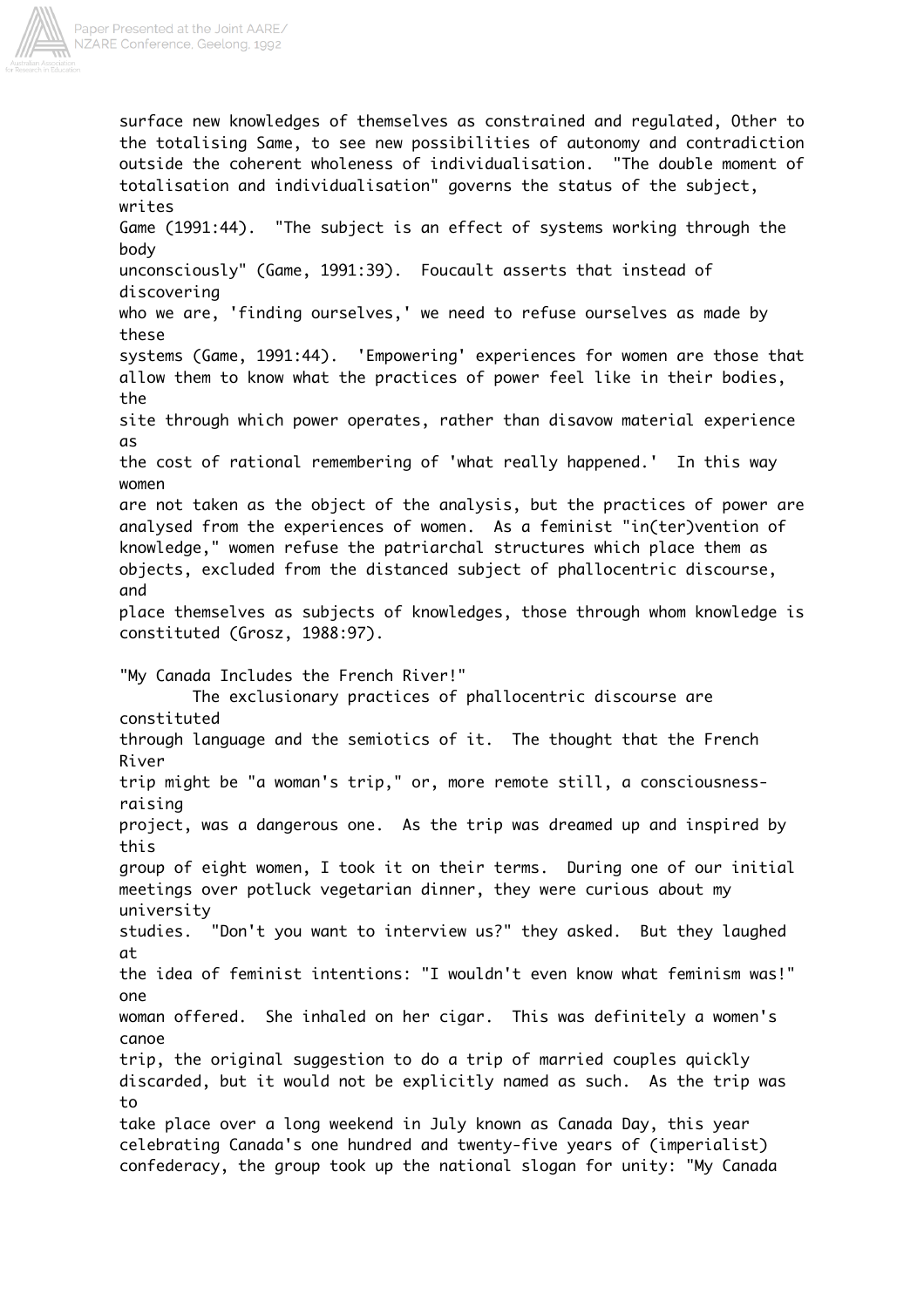

includes QuebÇc!" and adapted it. Our canoe trip was put on the long list of anniversary projects and the women were proud of their nationalist spirit. This is just one example of how exclusion can produce a strong desire to be included (McMahon, 1991:26). This was not a struggle around equal inclusion in the social for these women, as women. In refusing gender as the explicit token of membership to the group, these women were highlighting its power, but in a way that revealed more of their subject formation, their subject positioning, than at first I thought. An important space opened for me in learning about the choices these women had made for themselves. I came to see the structural regulation of other equally powerful systems in their lives. Each woman was a strong, dynamic, capable, and independent mother and wife in/from heterosexual relationships. These were women whom, it appeared, could have whatever they desired. They had the self-motivation to meet other women whom they did not know (though of the same race, class, ethnicity and sexual orientation), plan and organize their own holiday, take time off paid and 'volunteer' work for it, and pay for it with their own income. They made choices, decisions, plans and negotiations in a rational and autonomous way and never questioned their ability to do so. They did not know what they would encounter; they did know that they would learn new things; they were confident that they were physically capable; and they wanted to experience a unique challenge--indeed uniqueness was a hallmark in their lives. They were leaders in their own lives (conducting cultural tours around the world for the art gallery, chairing Boards of Trustees, and piloting non-profit community projects), and took the skills of leadership, definition and control for granted as easily as they planned ski trips to Norway. Such autonomy was decontextualized, not related to their own feelings and experiences; the personal was political in that in public it was repressed. These women were happy with each other and I enjoyed being able to be part of their process. They were also structured by social relations of class and race in a way that

silenced gender. They had money, which gave them confidence, autonomy and freedom, the products of entitlement. Again, there was no public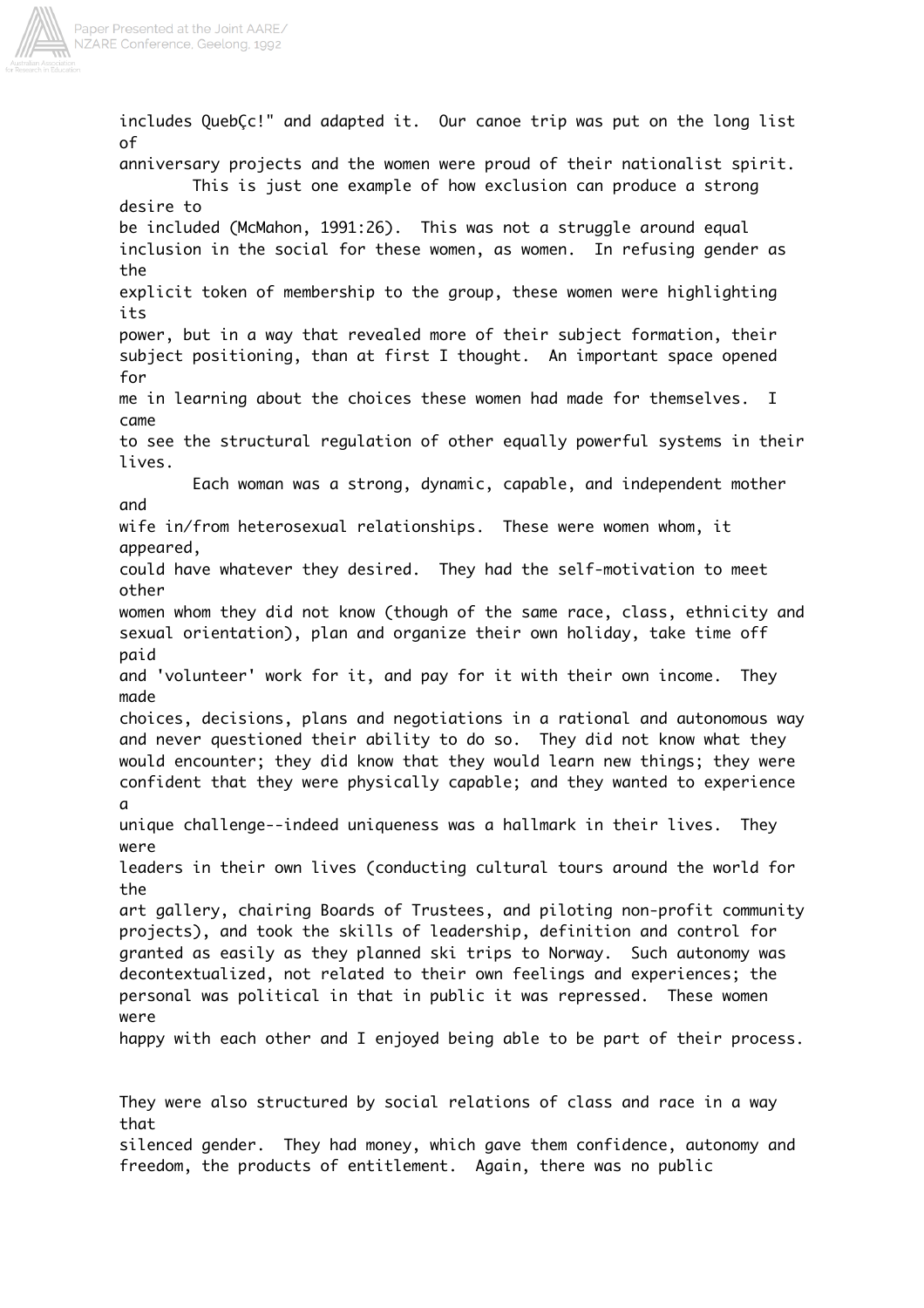

acknowledgement of this privilege. At least at first. I did notice a tension. And as we began to meet and see into each other's lives more and more, we became aware of the different ways that women had organized their lives in response to the incongruities of their class and gender training. One member of the trip, one of the first women architects to graduate and practise from the local university, had bought a house of her own to live separately from her husband, but joined him in one of their country homes on the weekends. Two women lived alone, had been divorced solo moms for over ten years and both worked full-time. Both were considering going back to their maiden names, and so we took delight in honouring their new/old/own names. One didn't live with her lover so that she could stay away from his overuse of alcohol. Different women had problems with ill or neurotic children and some with ill or neurotic parents, most with overbearing, selfpreoccupied or abusive husbands. One woman was going through a nasty divorce battle. One woman was in recovery from treatment for a terminal illness. These aspects of their lives were never discussed openly. Canoes are tandem boats, though, and so as different women paired for the day in their canoes they learned more about the ways each other was living and coping. The enormous pain that each carried was acknowledged toward the end of the trip. (I don't see this as the same "joy and pain of intimacy" of which Mitten writes above.) The tension and the awareness were as much a part of the social training as the pain. The trip name reflected an engagement with Canadian party politics and the flag-waving, bumper-sticker support campaign for the incumbent conservative government. It echoed the "rah rah" of the Blue Jays baseball fans at the Skydome, for whom some of the women were passionate supporters. To me it sounded possessive and territorial when applied to a river that had been the major route for opening up the "penetration" of the Canadian west by the fur trade; a river named for the "courageous" French men, les voyageurs, who had crashed and rolled down, and up, its rapids and steep granitey gorges; a river along which there is today "Indian Reserve" land, tiny parcels left for the Dokis and the Pickerel bands after the rest of the land on the river's banks, left to them by the trading companies, was ceded to the Crown in a treaty in 1850. The trip name included our adventure with the other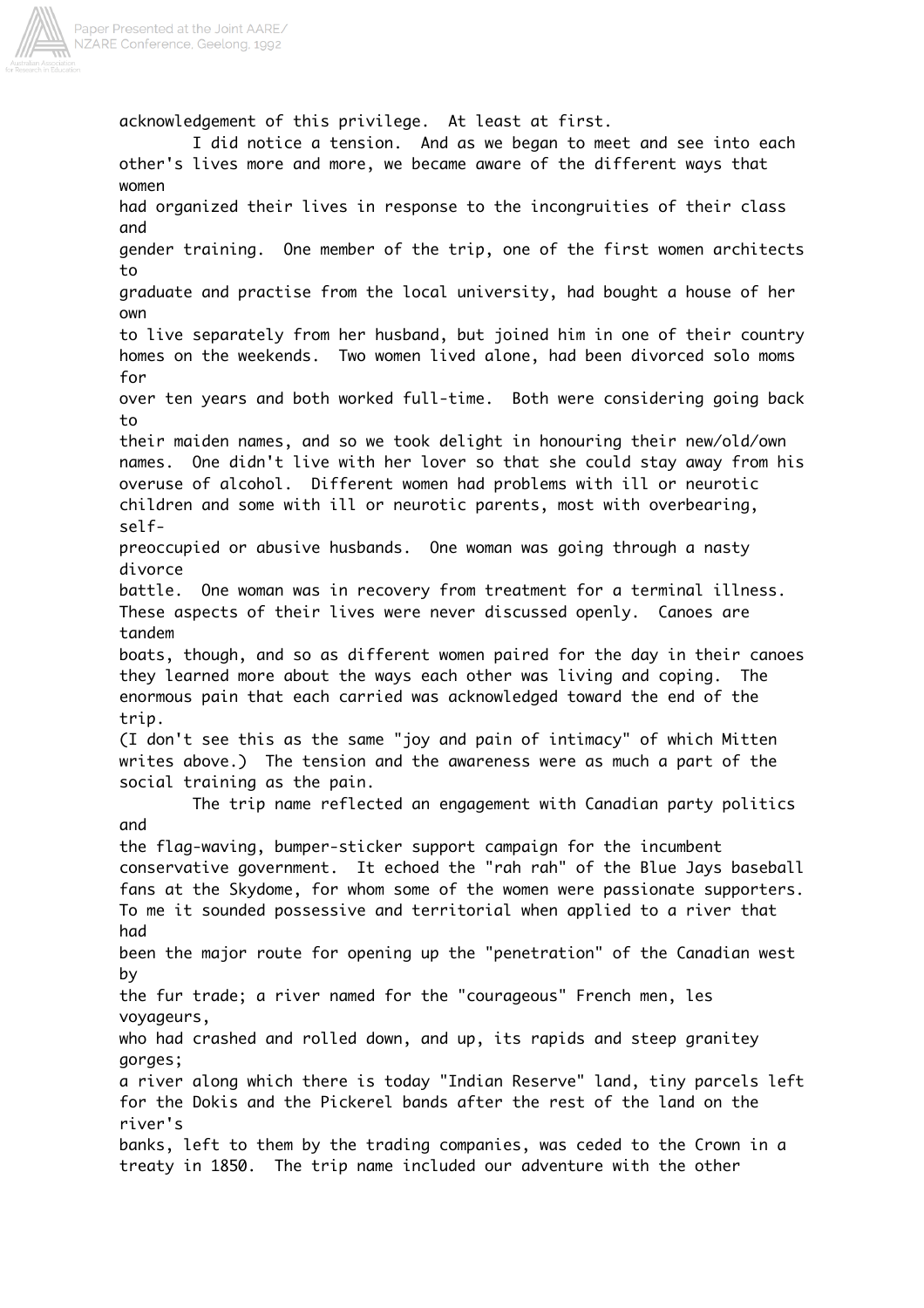

national projects. Our six days of fun had significance beyond the personal, in a way that couldn't be condemned as trivial or just something for "the gals." Now I see that the name was also a way of taking space and status as democratic citizens. Part of the women's class training would have been like my mother's: to take an active and "selfless" role in civic activities. As voters, even those women not heads of households could act independently and in solidarity with their husbands if they chose. Appropriation of ownership is part of the democratic process of governance and homogeneity. The name for our trip was a refusal of what women are, as gendered objects subject to the authority of the State and men, and an inscription of race and class privilege. It was perhaps more effective in inventing us as legitimate travellers of that river than one which might have reclaimed women's feminine connections to the earth, although later our feelings about being women together on the river changed, and the women themselves gave me the title for this paper See Anderson, L. (Ed.). (1991). Sisters of the Earth: Women's Prose and Poetry about Nature. New York: Vintage Books.. The inevitable joke at first was that we were "voyagettes," a devalorised female parody of those early explorers. I speak of legitimacy as historically the French and British canoe trips were part of a pattern of appropriation from the indigenous peoples, the Cree and the Algonquin, and as a cultural form, a wilderness trip is still inscribed with relations of domination. The men who braved the wilds were evading responsibility for what they were really constructing in the New World, practices of violation and colonisation of the different, the Other. The spiritual quest for self-discovery (James, 1981) is an evasion of the possibility that the self is tied, subjugated to the social, the hero's journey into the wilderness a material practice that privileges the

French River is socially and historically constituted as a place for men, men who were not with women specifically because they were on the river. "In exploration...women were at best passengers" or food gatherers close to settlements (James, 1988:15). What happens when women enter the place in which they are constituted as not existing? They can become male, or they can

individual, the individual who is male (Beale, 1988; James, 1988). The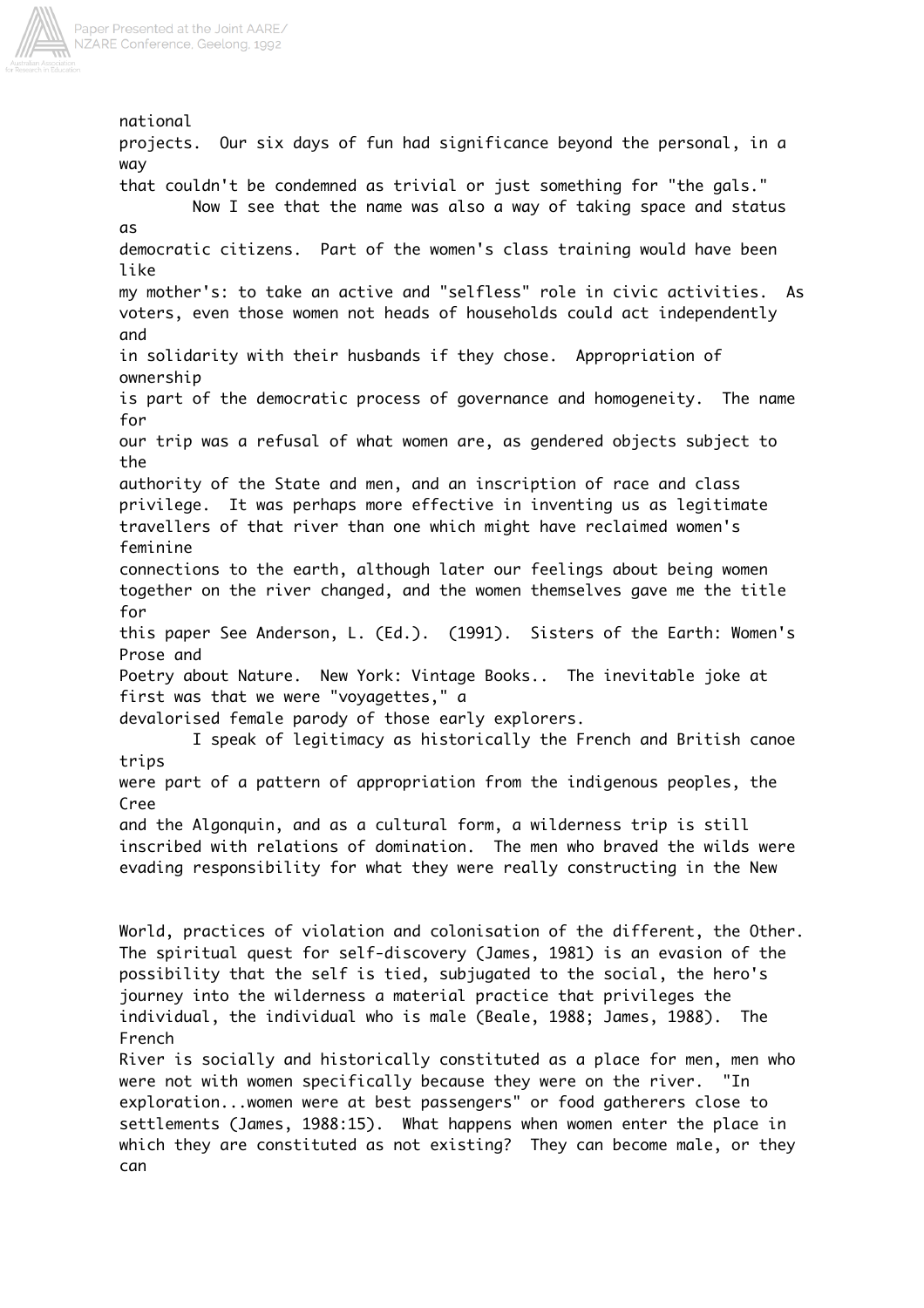

Paper Presented at the Joint AARE/ NZARE Conference, Geelong, 1992

> become the opposition to male, "pilgrim and suppliant, not...hunter and conqueror" as one writer suggests (James, 1988:20). This follows the linguistic pattern of subject/object, canoeist/passenger, hunter/pilgrim, active/passive. I argue that it is precisely this binary opposition which structures our language as a practice of phallocentric discourse which is contested when women paddle canoes down a river with bodies living their tension and desire. Where is the reflection of the "brave" woman in society?

Yet these women live their realities bravely every day. What about the active

woman who is tired, too tired to care or to bond or to be suppliant? But first it is important to go back to language.

Language can be seen as one of the discursive practices which privileges

the notion of individual autonomy and constitutes identity as objective, self-

evident and universal. Concepts and terms are given validity by being what they are not, or by being defined in terms of their direct opposites (Game, 1991:99). The linear dichotomy establishes rigid systems which privilege presence by virtue of absence. One cannot stand without the other, and yet the Other is repressed. The One which stands represents the universal, the generic in society, is the dominant term, the present, absenting any alternative. It evades the conditions of its own production (Grosz, 1991:97).

The French voyageur on the river was present by virtue of his subject positioning, his maleness, and which he would lose were women to be present.

It became apparent that some of the women on the French River trip lived in conditions of propping up the men to whom they were Other in their lives even

if they were not still living in the same house.

Women's Bodies Matter

When women act with their heads from a training in rationality, they

necessarily move out of their bodies, as these are absented in the binary opposition (Brodkey & Fine, 1991). Class and race training had constructed the women on the French River trip, including myself, as independent, rational, selfless subjects, making our own choices about our desires and entitlements. Gender training had also taught us to be selfless, albeit connected, embodied, caring, passively allowing others who know to make decisions for us. On the river, we were in the position of thinking and moving, rational and embodied, learning and doing, living the split in our subjectivities. For the model of discursive subject production that poses as

universal is

a form of discourse which totally erases the body, the emotional, the symbolic, the multiplicities, the confusions--and in all ways orders the chaos of our lived experiences so that we can no longer feel their power, their immobilizing conflicts as we live them.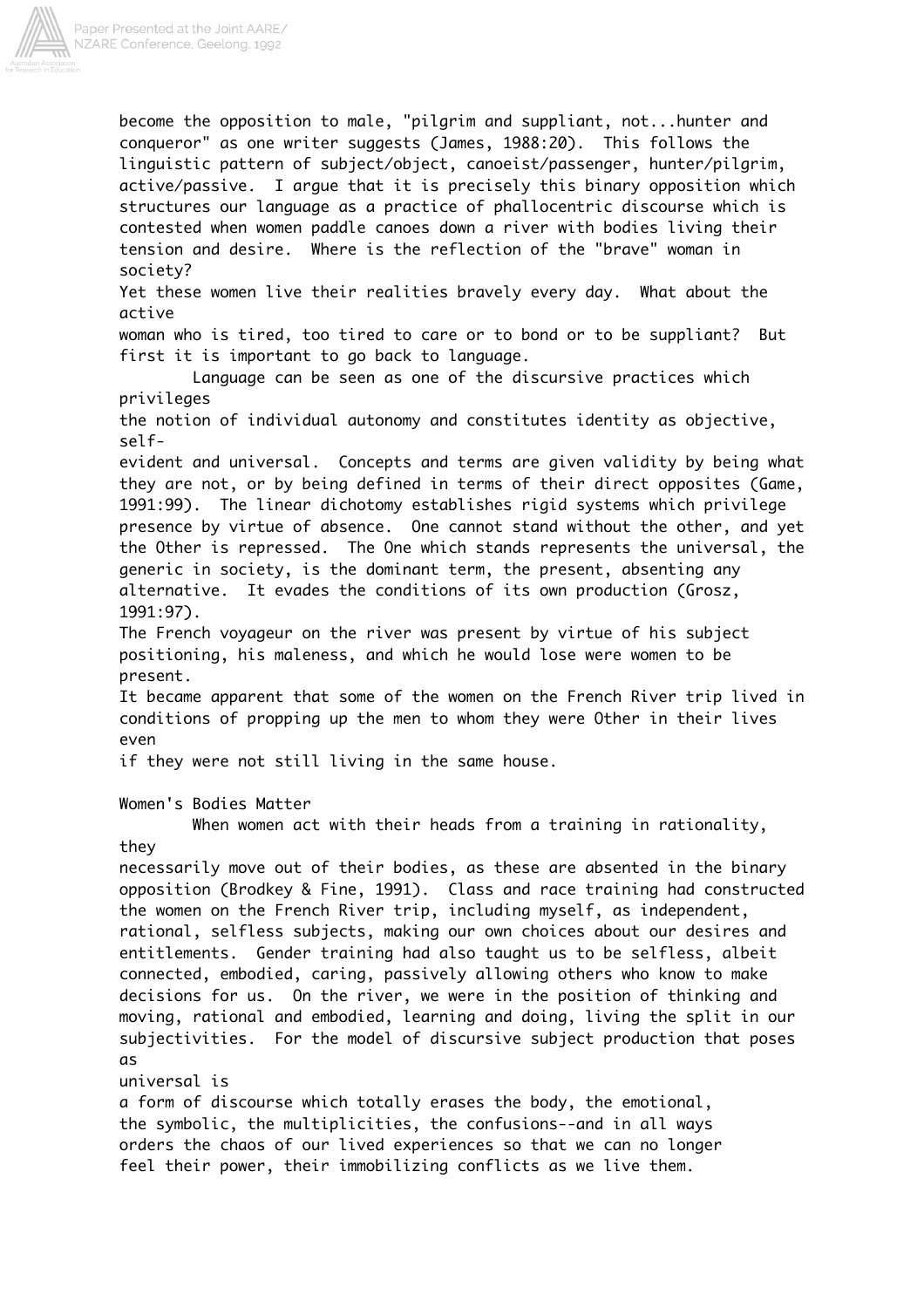

(Rockhill, 1987:13) On the French River, women paddled our canoes, carried our canoes and packs, cooked and prepared our meals, set up and struck camp, navigated the route. Our 'discovery' was of our material selves, our bodies, in uncovering them, seeing them work, feeling them work, feeling them wet, feeling them in the wind, feeling the rock beneath us. The body is a particular text through which inscriptions of power are written and read, in plural and contradictory ways. For these women, uncovering our physical bodies surfaced a delight in them, a noticing of what was beautiful, what was feminine, what was strong. Swimming "skinny" mid-day, lying out on the salmon-coloured granite like a lizard in the sun, carrying heavy loads, and paddling the rapids on their knees, were ways in which women uncovered and sustained their embodied selves. I know of the impact on different women only by the comments they made on the last morning: that as they had moved through the land and found their way, they had also moved through their bodies making relationships with that land and that body, not the sexualized body that was the territory of another. In our final circle, contrary to notions of women's intimacy as nurturing and harmonious, we brought up the ruptures, the pain, the dislodging we felt. We asked not for emotional support, but for each other to notice the struggle, acknowledge the complications, even betrayal of self, that we 'chose' to live with at different intersecting locations of power. I noticed that different women I had seen on the trip who were expected to be strong in their lives had taken time on the trip to balance, or to be cared for. One woman responded quietly, and with difficulty: she had a capable body and appeared strong but she "wasn't allowed to be strong" in her partnership. She was one of the most competent art gallery tour guides. Another woman told her: "I noticed you laughing on this trip." But I am not seeking homogeneity and I am sure that I have left many important parts out. I leave my narrative re-telling here, struggling to make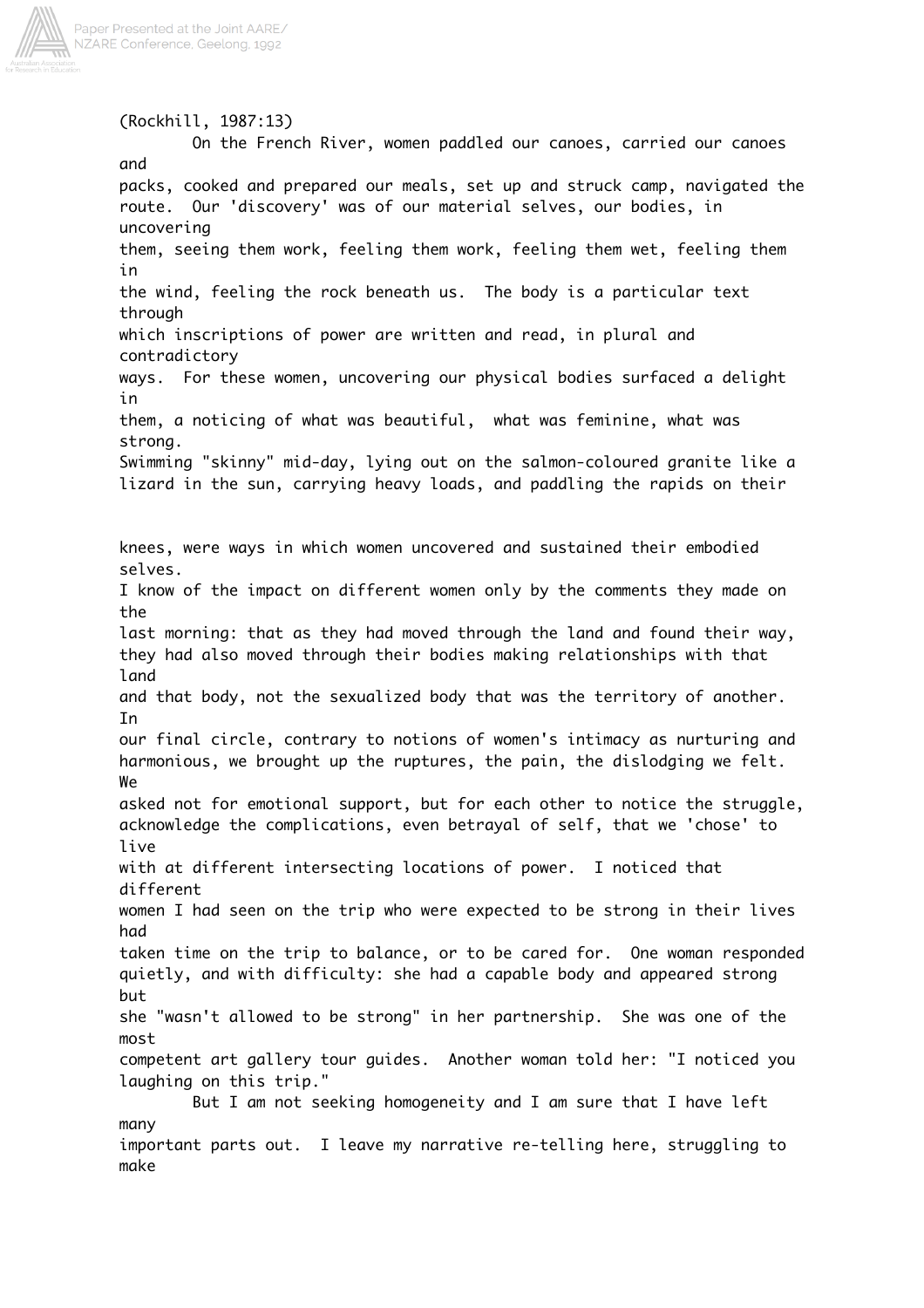

sense of the stories, but knowing that the telling is the beginning. In my own experience, even on that trip, on others, my body is the most lonely place for me, the site of constant betrayal of myself, and of conflicting desires for constructions of meaning. I talked to the women on the French River trip about this, and the feelings of fullness and strength and love that I feel in the wind and the rain and the river. Over the course of the trip, they had called on me for my knowledge, "the right way to do it," decisions about the best option, and I had refused this centring as super-bodied expert, possessing all knowledge. I had pointed out that there were many alternatives that would work or I had negotiated for input into decisions. Some reactions had ranged from confusion to resentment. But in the end they realized that sometimes there are no certain explanations, only new inventions. Any knowing is from a situated or embodied place, the particular location, which in turn has its costs. Being in the outdoors gives women a chance to try to end the mindbody split not in achieving coherence, but in noticing the tension and desire that are part of the lived reality of being women. The women on the French River trip did know that they would be able to paddle the river, because we have been trained to be strong and confident, but they also explored the learning that we are constituted by discursive practices that separate us from our bodies as agents and simultaneously embody us as receptacles. What is real, the text, is the situation in which we live the tensions as both object and subject, and the French River was only context (Game, 1991:44). References Beale, V. (1988). Men's Journeys & Women's Journeys: A Different Story? Journal of COBWS Education, IV(1), 7-13. Brodkey, L., & Fine, M. (1991). Presence of Mind in the Absence of Body. In

H. A. Giroux (Ed.), Postmodernism, Feminism and Cultural Politics: Redrawing Educational Boundaries (pp. 100-118). Albany: SUNY Press. Cain, K. (1991). Judgment and Decision-making Ability. In D. Cockrell (Ed.), The Wilderness Educator: The Wilderness Education Association Curriculum Guide (pp. 13-34). Merrillville, IN: ICS Books. Cockrell, D. (Ed.). (1991). The Wilderness Educator: The Wilderness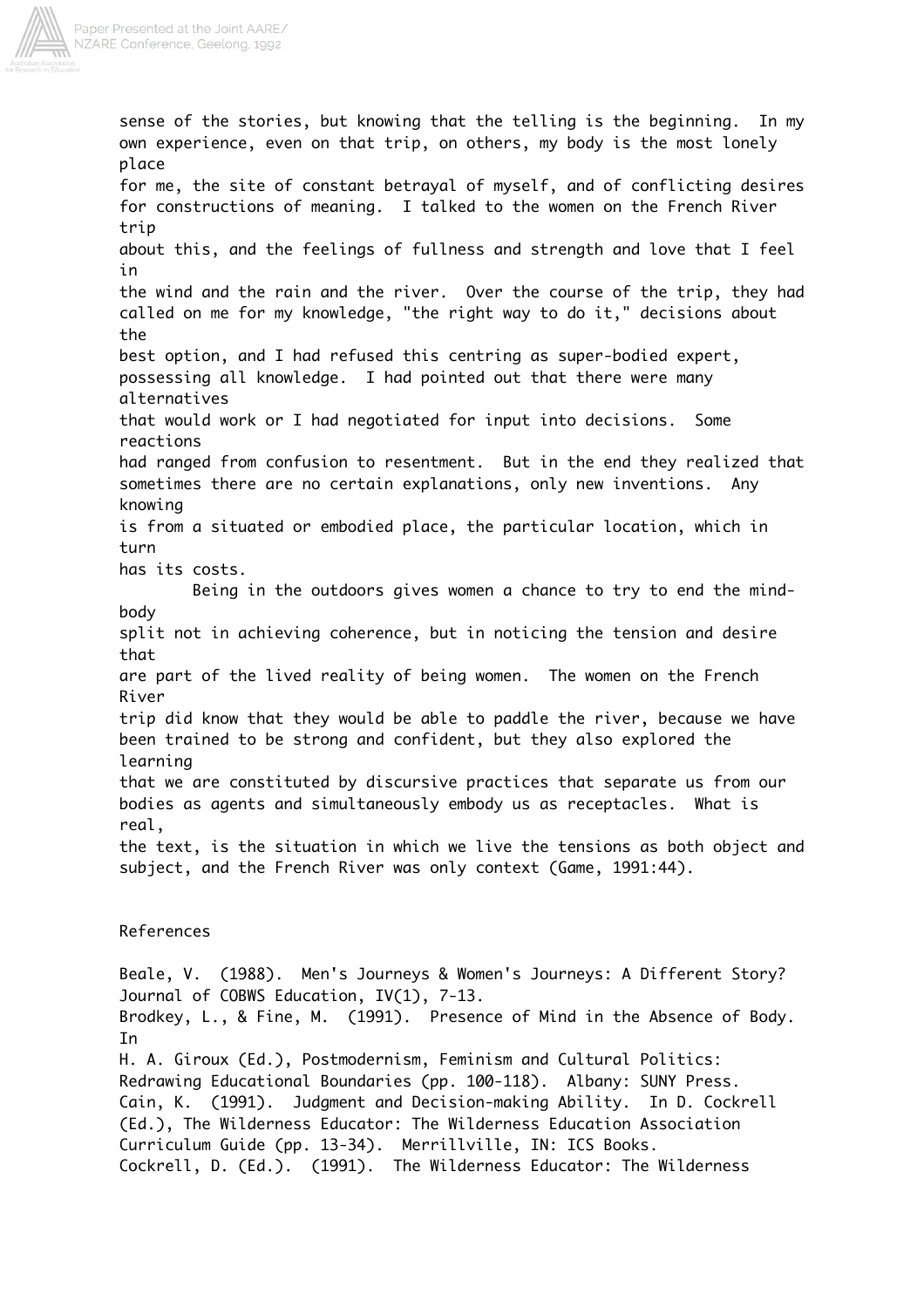

Education Association Curriculum Guide. Merrillville, IN: ICS Books. Cheyne, C. (1991). Postmodern Culture and the Development of a Critical Social Policy. Sites, 23, 33-45. Dewey, J. (1938). Experience and Education. New York: Collier. Edgington, C. R., Ford, P. M., & Carpenter, G. (1987). Leisure Leadership: Guidelines for Working with Adults. Journal of Physical Education, Recreation and Dance, 58(8), 62-64. Ewert, A. (1988). Decision Making in the Outdoor Pursuits Setting. Journal of Environmental Education, 20(1), 3-7. Ewert, A. (1983). Adventure Programming for the Older Adult. Journal of Physical Education, Recreation and Dance, 54(3), 64-66. Friedrich, M., & Priest, S. (1992). Developing Androgynous Individuals through Outdoor Adventure Experiences. Journal of Adventure Education and Outdoor Leadership, 9(3), 11-12. Game, A. (1991). Undoing the Social: Towards a deconstructive sociology. Toronto: University of Toronto Press. Grosz, E. A. (1988). The in(ter)vention of feminist knowledges. In B. Caine, et al. (Eds), Crossing Boundaries: Feminisms and the critique of knowledges (pp. 92-104). Sydney: Allen & Unwin. Hall, M. A. (1983). Advocates for Radical Change: Two Research Odysseys. Journal of Health, Physical Education, Recreation & Dance, 54(3), 24-26. James, B. (1988). Canoeing & Gender Issues. Journal of COBWS Education, IV(1), 14-21. James, W. C. (1981). The Canoe Trip as Religious Quest. Studies in Religion/Sciences Religieuses, 10(2), 151-166. Joplin, L. (1981). On Defining Experiential Education. Journal of Experiential Education, 4(1), 17-20. Jordan, D. J. (1992). Effective Leadership for Girls and Women in Outdoor Recreation. Journal of Health, Physical Education, Recreation & Dance, 63(2), 61-64. Jordan, D. (1989). A New Vision for Outdoor Leadership Theory. Leisure Studies, 8(1), 35-47. Kiewa, J. (1991). Education for Growth: Outdoor Education. The ACHPER National Journal, 132, 7-9. Kohn, S. (1991). Specific Programmatic Strategies to Increase Empowerment. Journal of Experiential Education, 14(1),6-12. Kolb, D. A. (1984). Experiential Learning: Experience as the Source of Learning and Development. Englewood Cliffs, NJ: Prentice-Hall. Lather, P. (1988). Feminist Perspectives on Empowering Research Methodologies. Women's Studies International Forum, 11(6), 569-581. Leenders, G., & Henderson, B. (1991). Dialogue of New Directions: The Spiritual Heart in Adventure Learning. Journal of Experiential Education, 14(2), 32-38. Lewis, M., & Simon, R. I. (1986). A Discourse Not Intended for Her: Learning and Teaching within Patriarchy. Harvard Educational Review, 56(4), 457-